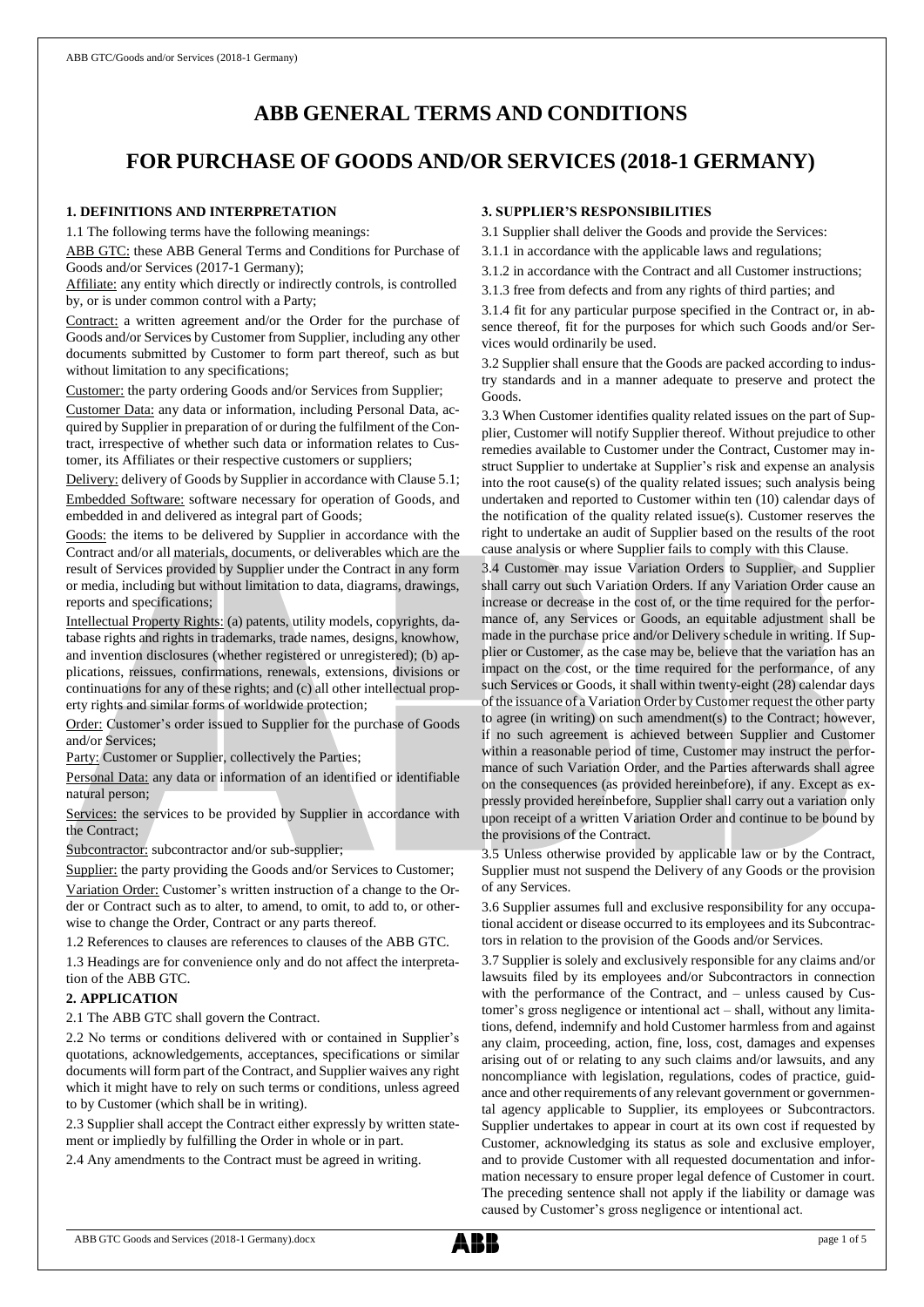3.8 Customer is authorized to make any payments due to Supplier's employees and Subcontractors providing Goods and/or Services under the Contract, in order to avoid lawsuits, liens or encumbrances. Such payments may be made through withholding Supplier's credits, offsetting or in any other way. Supplier shall provide any support requested by Customer with regard to such payments and indemnify Customer for any payments made.

## **4. PAYMENT, INVOICING**

4.1 In consideration of the Goods delivered and/or the Services provided by Supplier in accordance with the Contract, Customer shall pay to Supplier the purchase price stated in the Contract provided the invoice fulfils the requirements defined in the Contract.

4.2 Supplier shall submit invoices in an auditable form, complying with applicable laws, generally accepted accounting principles and the specific Customer requirements, containing the following minimum information: Supplier name, address and reference person including contact details; invoice date; invoice number; Order number and Supplier number; address of Customer; quantity; specification of Goods and/or Services; price (total amount invoiced); currency; tax or VAT amount; tax or VAT number; Authorized Economic Operator and/or Approved Exporter Authorization number and/or other customs identification number, if applicable; payment terms as agreed.

4.3 Invoices must be sent to the billing address specified in the Contract.

4.4 Customer shall pay the invoice in accordance with the payment terms agreed in the Contract.

4.5 Customer will reimburse expenses only at cost and to the extent agreed in writing.

4.6 Services charged on the basis of hourly rates require written confirmation of Supplier's time sheets by Customer. Supplier shall submit such time sheets to Customer for confirmation as may be instructed by Customer but latest together with any related invoice. Confirmation of time sheets cannot be construed as acknowledgement of any claims. Customer is not obliged to pay invoices based on time sheets which are not confirmed by Customer in writing.

4.7 Customer reserves the right to set off or withhold payment for Goods and/or Services not provided in accordance with the Contract.

4.8 Supplier shall neither employ for the performance of the Contract any person who does not have the aliens' labor permit required, nor employ any Subcontractor or any hiring company for temporary workers (*"Verleiher von Leiharbeitnehmern"*) without prior written approval by Customer. Supplier shall obtain from any of its direct or indirect Subcontractors and from any hiring company in the contractual chain of companies (hereinafter collectively, but excluding Supplier: *"Employed Third Parties"*) a written commitment in line with the requirements in Clauses 4.8 and 4.9 (including, but not limited to, the obligation to impose the obligations on the additional Employed Third Parties) prior to the start of their performance under the Contract.

4.9 The following provisions shall apply to the extent that the German legislation concerning the delegation of employees (*Arbeitnehmerentsendegesetz*), the German legislation concerning the compliance with labor agreements (*Tariftreuegesetz*) and/or the German legislation concerning the payment of minimum wages (*Mindestlohngesetz*) is/are applicable (all hereinafter together: the *"Special Labor Laws"*): (i) Supplier undertakes to comply with the Special Labor Laws and to procure compliance therewith by Employed Third Parties; (ii) Supplier shall indemnify and hold Customer harmless from and against any liability or obligation of Customer towards third parties for Supplier's or Employed Third Parties' breach of any of the Special Labor Laws, including without limitation any administrative fines, fees and cost, save as where Customer has acted intentionally; (iii) in case of Supplier's or Employed Third Parties' non-compliance with any Special Labor Laws, Customer shall be entitled to rescind the Contract or to terminate the Contract with immediate effect; and (iv) in case Customer reasonably suspects that Supplier or any Employed Third Party has breached any Special Labor Laws, Supplier shall prove by appropriate means

compliance with such laws. "Appropriate means" shall include without limitation: inspection of payrolls on wages and salaries or time accounts (in pseudonymized form) or submission of comparably meaningful documents evidencing compliance with the Special Labor Laws.

# **5. DELIVERY, PERFORMANCE OF SERVICES**

5.1 Unless agreed otherwise in the Contract, the Goods shall be delivered in accordance with INCOTERMS 2010 FCA, to the place defined in the Contract or, if no such place has been defined, to Customer's place of business.

5.2 The Services shall be provided at the place specified in the Contract or, if no such place has been specified, at Customer's place of business. 5.3 Supplier shall provide no later than at the time of acceptance of the Contract the following minimum information: number of packages and contents, the customs tariff numbers of the country of consignment, and the countries of origin for all Goods; EU supplier´s declaration or other documents for proof of preferential origin, if a free trade agreement or a GSP preferential regulation by the EU in favour of Supplier's country can be used. For controlled Goods, the relevant national export control numbers must be indicated and, if the Goods and/or Services are subject to U.S. export regulations, the U.S. Export Control Classification Numbers (ECCN) or classification numbers of the International Traffic in Arms Regulations (ITAR) must be specified. EU supplier's declaration or other documents for proof of preferential origin as well as conformity declarations and marks of the country of consignment or destination are to be submitted without being requested; certificates of origin upon request. Supplier shall state the Order number on all invoices (in particular but not limited to commercial, pro forma or customs invoices). Supplier shall not deploy nor subcontract persons or Subcontractors which are listed in actual sanction lists of following regulations:

(EG) No. 2580/2001 Terrorism;

(EG) No. 881/2002 Al-Qaida;

(EU) No. 753/2011 Afghanistan;

- Embargo Regulations of EU.

5.4 The Goods shall be delivered, and Services shall be provided, during Customer's business hours unless otherwise requested, or agreed to, by Customer.

5.5 Upon Delivery, Supplier (or its appointed carrier) shall provide Customer a delivery note and any other required export and import documents mentioned in Clause 5.3 which do not have to be provided already at the time of acceptance of the Contract. If Customer has approved partial delivery or where Supplier intends to have a partial Delivery and such partial Delivery reasonably should be accepted by Customer, such delivery note shall also include the outstanding balance.

5.6 Ownership of the Goods passes to Customer at Delivery. To the extent that the Goods contain Embedded Software, ownership of such Embedded Software will not passto Customer, but Supplier shall grant, or – as applicable – shall procure that the third party owner grants, Customer and all users a worldwide, irrevocable, perpetual, transferable, non-exclusive, royalty-free right to use the Embedded Software as integral part of such Goods and/or for servicing either of them.

### **6. ACCEPTANCE**

6.1 Any obligation or duty of Customer to inspect the Goods shall be limited to the inspection without undue delay whether such Goods meet the ordered quantity and type and whether externally visible defects or damages resulting from transport exist. In case as per applicable law Customer is obliged, or is under the duty, to inform Supplier of defects, Customer shall be entitled to do so (i) in case of latent defects within two weeks and (ii) in case of other defects within one week, upon the time of detection of the defect by Customer. The preceding provision shall apply accordingly in view of Services. The provisions of Clause 6.1 shall not affect any applicable provision exempting Customer to a broader extent from such obligations or duties.

6.2 The Services shall require acceptance by Customer. The Parties may agree also for other cases on a certain acceptance procedure, in which case acceptance will be subject to Customer's written acceptance

ABB GTC Goods and Services (2018-1 Germany).docx page 2 of 5

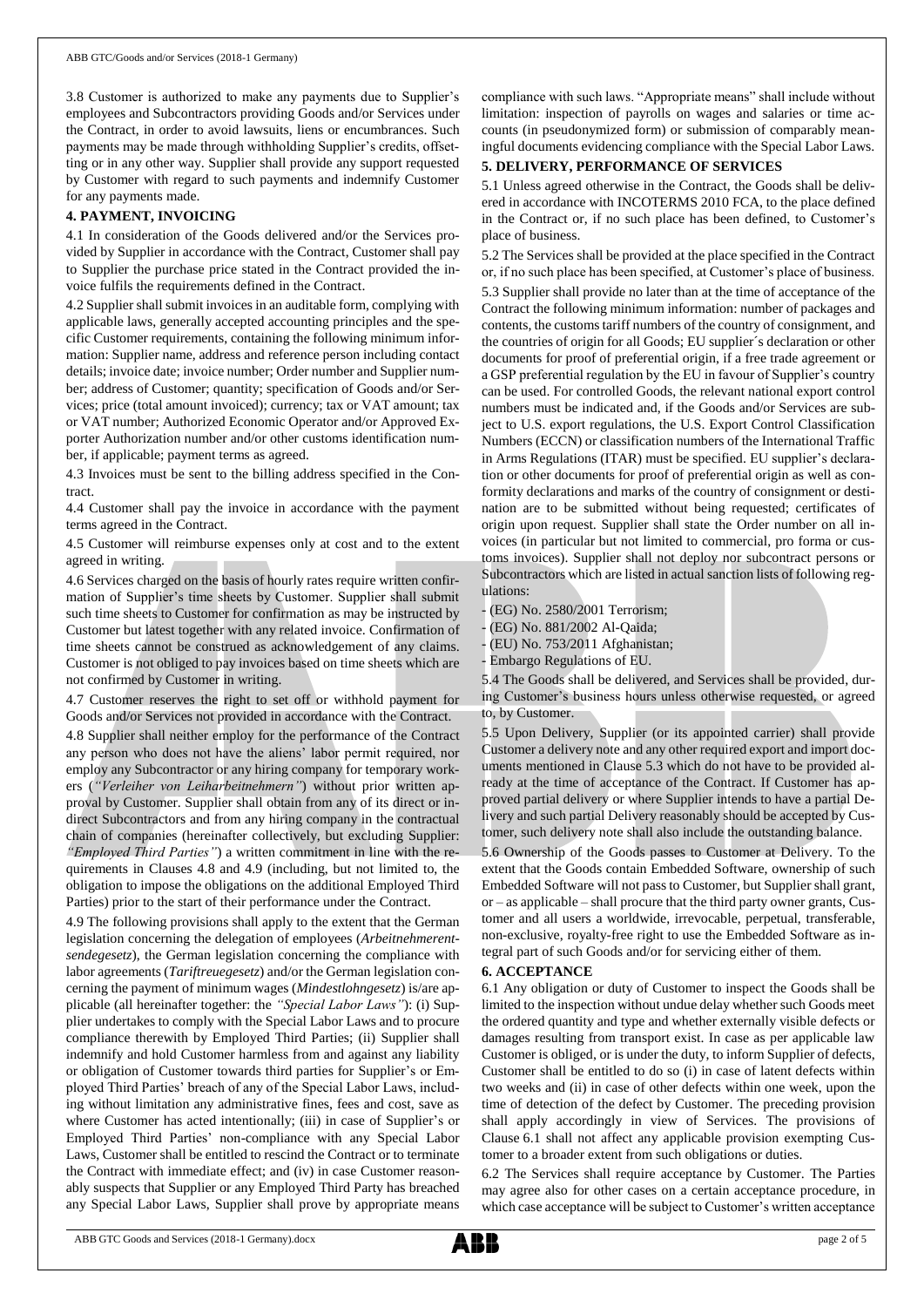statement. Supplier shall inform Customer in writing within a reasonable time period in advance when the Goods and/or Services are ready for acceptance.

6.3 Customer may enforce any remedy defined in the Contract for any rejected Goods or Services.

#### **7. DELAY**

If Supplier fails to deliver the Goods or to provide the Services in accordance with the agreed date(s), Customer may:

7.1 terminate or rescind the Contract in whole or in part with Clauses 8.4.5 through 8.7 being applicable;

7.2 refuse to accept any subsequent delivery of the Goods or provision of the Services;

7.3 recover from Supplier any expenses reasonably incurred by Customer in obtaining the Goods and/or Services in substitution from another supplier;

7.4 claim (in addition to the penalty under Clause 7.5, if any) for any (exceeding) additional costs, losses or damages incurred whatsoever by Customer which are reasonably attributable to Supplier's failure to comply with the agreed date(s); and/or

7.5 claim the penalty for Supplier's default with the date(s) as agreed in the Contract. The penalty shall be payable at a rate specified in the Contract. Supplier shall pay the penalty upon written demand or upon receipt of an invoice from Customer. The agreed penalty shall not affect Customer's claim for damages whatsoever nor shall the payment of such penalty relieve Supplier from any of its obligations and liabilities under the Contract. Customer shall be entitled to reserve the right to assert the penalty up to the time of final payment.

However, in case the applicable law requests Customer prior to enforcement of such remedies to grant a grace period to Supplier, the rights and claims as per Clauses 7.1 and 7.2 shall only apply after Customer has set such grace period to Supplier and Supplier has not delivered or performed, as the case may be, within such period.

#### **8. WARRANTY AND REMEDIES**

8.1 Supplier warrants that the Goods and/or Services comply with the Contract, including but without limitation to Supplier's responsibilities as defined in Clause 3.1.

8.2 Supplier warrants that the Goods are new and unused at the date of Delivery and remain free from defects during the warranty period.

8.3 The warranty period is twenty four (24) months from Delivery and in case of Services: from complete performance thereof.

8.4 In case of breach of any warranty which is not remedied within forty eight (48) hours from Customer's notification or such longer or shorter period reasonably to be granted by Customer in view of the circumstances involved, or in other cases where the applicable law waives the requirement to set a time period (grace period) for remedy, Customer is entitled to enforce any or more of the following remedies at its discretion and at Supplier's expense:

8.4.1 to give Supplier another opportunity to carry out any additional work necessary to ensure that the Contract is fulfilled, and/or to obtain prompt repair or replacement of the defective Goods and/or Services;

8.4.2 to carry out (or to instruct a third party to carry out) any additional work necessary to make the Goods and/or Services comply with the Contract;

8.4.3 to refuse any further Goods and/or Services;

8.4.4 to claim such damages as may have been sustained by Customer as a result of Supplier's breach of the Contract;

8.4.5 to terminate or rescind the Contract; in such event of termination Customer has no obligation to compensate or further pay Supplier, and, in such event of rescission, Supplier shall pay back to Customer any remuneration received from Customer for the Goods and/or Services and take back the Goods at Supplier's own cost and risk.

8.5 The remedies as per Clauses 8.4 shall be at Supplier's own expense (including, without limitation, costs of transportation, disassembly) and risk.

8.6 In case of a breach of any warranty, the warranty period shall be extended by a time period which is equal to the time period for the performance of the remedial work by Supplier. For all other parts of the Goods or Services which cannot be used for the intended purpose as a result of a defect or damage, the same warranty extension shall apply. Any other provisions leading to an extension, starting anew or halt of the warranty period shall remain unaffected.

8.7 The rights and remedies available to Customer under the Contract are cumulative and are not exclusive of any rights or remedies available in view of defects whatsoever.

#### **9. INTELLECTUAL PROPERTY RIGHTS**

9.1 Without prejudice to Clause 9.2, Supplier hereby grants Customer, or undertakes to procure that Customer is granted, a worldwide, irrevocable, transferable, non-exclusive, royalty-free license to use the Intellectual Property Rights in the Goods, including Embedded Software, if any, or other software to be provided to under the Contract, if any.

9.2 Supplier herewith assigns to Customer full ownership rights in any Intellectual Property Rights in Goods resulting from the Services. Supplier further agrees, upon Customer's request and at its cost, to take all further steps necessary to perfect Customer's ownership to the Intellectual Property Rights.

9.3 Intellectual Property Rights in any Goods created by or licensed to Supplier prior or outside a Contract (Pre-Existing IPR) will remain vested in Supplier (or the third party owner). To the extent that Pre-Existing IPR are embedded in any Goods resulting from the Services, Supplier grants, or undertakes to procure that the third party owner grants, Customer a worldwide, irrevocable, transferable, non-exclusive, royalty-free license to use the Pre-Existing IPR as part of such Goods, including the right to improve, develop, market, distribute, sublicense or otherwise use such Pre-Existing IPR.

9.4 Supplier must specify in writing and prior to Delivery all open source software contained in or used by Embedded Software, if any, and request Customer's written approval. Supplier agrees to replace at its own cost any open source software components rejected by Customer with software of at least the same quality and functionality. Supplier shall indemnify and hold Customer harmless from and against all third party claims in view of the use of open source software in the Goods or Services.

9.5 If any claim is made against Customer that the Goods and/or Services infringe a third party's Intellectual Property Rights, Supplier shall at its cost, but at Customer's discretion (i) procure for Customer and Customer's clients, as the case may be, the right to continue using the Goods and/or Services; (ii) modify the Goods and/or Services so they cease to be infringing; or (iii) replace the Goods and/or Services by non-infringing equivalents. Otherwise, Customer is entitled to terminate the Contract and to reclaim all sums which it has paid to Supplier thereunder.

### **10. COMPLIANCE, INTEGRITY**

10.1 Supplier shall provide the Goods and/or Services in compliance with all relevant laws, regulations, and codes of practice.

10.2 Supplier and its Subcontractors must comply with the "ABB List of Prohibited and Restricted Substances" available under **[www.abb.com](http://www.abb.com/) – Supplying – Material Compliance/Conflict Minerals and Hazardous Substan**ces – **[ABB List of Prohibited and Re](http://search.abb.com/library/Download.aspx?DocumentID=9AKK105713A6396&LanguageCode=en&DocumentPartId=&Action=Launch)[stricted Substances](http://search.abb.com/library/Download.aspx?DocumentID=9AKK105713A6396&LanguageCode=en&DocumentPartId=&Action=Launch)** and report to Customer the substances contained in the Goods. Supplier must also comply with the reporting and other requirements regarding Conflict Minerals made available under **[www.abb.com](http://www.abb.com/) – Supplying – Material Compliance/Conflict Minerals and Hazardous Substances – ABB Policy and Supplier Requirements** or otherwise and shall provide Customer with documents, certificates and statements as requested. Any statement made by Supplier to Customer (whether directly or indirectly) with regard to materials used for or in connection with the Goods and/or Services will be deemed to be a representation under the Contract.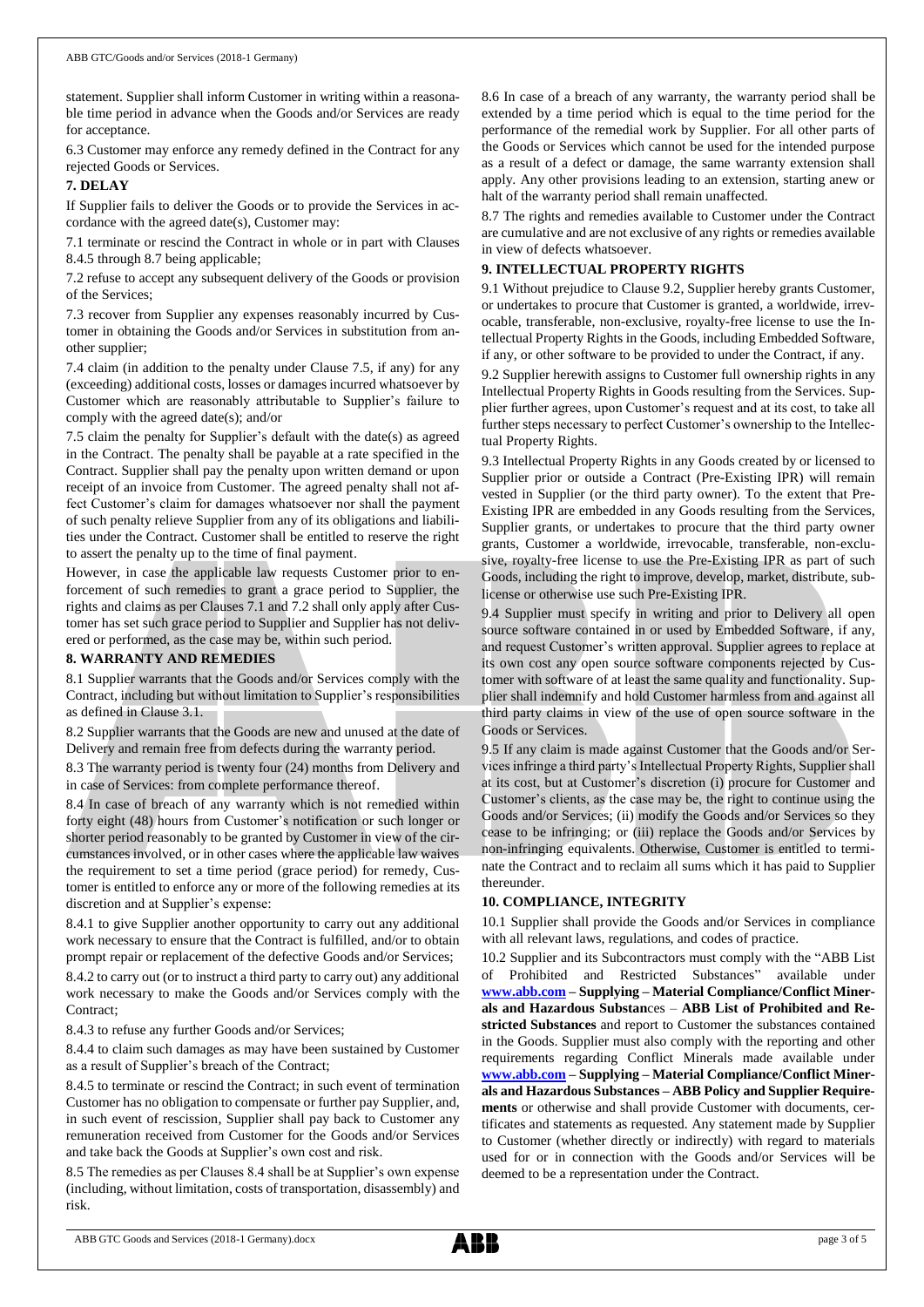10.3 Supplier represents and warrants that it is and will remain fully compliant with all applicable trade and customs laws, regulations, instructions, and policies, including, but not limited to, satisfying all necessary clearance requirements, proofs of origin, export and import licenses and exemptions from, and making all proper filings with appropriate governmental bodies and/or disclosures relating to the provision of services, the release or transfer of goods, hardware, software and technology.

10.4 No material or equipment included in or used for the Goods and/or Services must originate from any company or country listed in any relevant embargo issued by the authority in the country where the Goods and/or Services will be used or an authority otherwise having influence over the equipment and material forming part of the Goods and/or Services. If any of the Goods and/or Services are or will be subject to export restrictions, it is Supplier's responsibility to promptly inform Customer in writing of the particulars of such restrictions.

10.5 Both Parties warrant that each will not, directly or indirectly, and that each has no knowledge that other persons will, directly or indirectly, make any payment, gift or other commitment to its customers, to government officials or to agents, directors and employees of each Party, or any other party in a manner contrary to applicable laws (including but not limited to the U. S. Foreign Corrupt Practices Act, the UK Bribery Act 2010 and, where applicable, legislation enacted by member states and signatories implementing the OECD Convention Combating Bribery of Foreign Officials), and shall comply with all relevant laws, regulations, ordinances and rules regarding bribery and corruption. Nothing in the Contract will render either Party or any of its Affiliates liable to reimburse the other for any such consideration given or promised.

10.6 Supplier herewith acknowledges and confirms that Supplier has received a copy of ABB's Code of Conduct and ABB's Supplier Code of Conduct or has been provided information on how to access both ABB Codes of Conduct online under **[www.abb.com/Integrity](http://www.abb.com/Integrity)**. Supplier agrees to perform its contractual obligations in accordance with both ABB Codes of Conduct.

10.7 ABB has established reporting channels where Supplier and its employees may report suspected violations of applicable laws, policies or standards of conduct: Web portal: **[www.abb.com/Integrity](http://www.abb.com/Integrity) – Reporting Channels**; contact details specified on this Web portal.

10.8 Any violation of an obligation contained in this Clause 10 is a material breach of the Contract. Either Party's material breach shall entitle the other Party to terminate the Contract with immediate effect and without prejudice to any further rights or remedies available thereunder or at law. Notwithstanding anything to the contrary in the Contract, Supplier shall, without any limitations, indemnify and hold harmless Customer for all liabilities, damages, cost or expenses incurred as a result of any such violation and termination of the Contract, or arising from export restrictions concealed by Supplier.

# **11. CONFIDENTIALITY, DATA SECURITY, DATA PROTECTION**

11.1 Supplier shall keep in strict confidence all Customer Data. This shall apply whether such data are received before or after acceptance of the Contract. Supplier shall restrict disclosure of such confidential material to such of its employees, agents or Subcontractors or other third parties as need to know the same for the purpose of the provision of the Goods and/or Services to Customer. Supplier shall ensure that such employees, agents, Subcontractors or other third parties are subject to and comply with the same obligations of confidentiality as applicable to Supplier and will be liable for any unauthorized disclosures. 11.2 Supplier shall apply appropriate safeguards, adequate to the type of Customer Data to be protected, against the unauthorised access or disclosure of such data and protect such Customer Data in accordance with the generally accepted standards of protection in the related industry, or in the same manner and to the same degree that it protects its own confidential and proprietary information – whichever standard is higher. Supplier may disclose confidential information to Permitted

Additional Recipients (which means Supplier's authorised representatives, including auditors, counsels, consultants and advisors) provided always that (i) such information is disclosed on a strict need-to-know basis, and (ii) such Permitted Additional Recipients sign with Supplier a confidentiality agreement with terms substantially similar hereto or, where applicable, are required to comply with codes of professional conduct ensuring confidentiality of such information. Supplier shall comply with, and ensure that the Permitted Additional Recipients comply with, any security procedure, policy or standard provided to Supplier by Customer or any of its Affiliates from time to time, and in particular with the ABB Cyber Security Requirements for Suppliers as made available under **[www.abb.com](http://www.abb.com/) – Supplying – Cybersecurity**, or as otherwise set out in the Contract.

11.3 Supplier must not (i) use Customer Data for any other purposes than for providing the Goods and/or Services, or (ii) reproduce the Customer Data in whole or in part in any form except as may be required by the Contract,, or (iii) disclose Customer Data to any third party, except to Permitted Additional Recipients or with the prior written consent of Customer.

11.4 Supplier shall install and update at its own cost adequate virus protection software and operating system security patches for all computers and software utilized in connection with providing the Goods and/or Services.

11.5 Supplier shall inform Customer without undue delay about suspicion of breaches of data security or other serious incidents or irregularities regarding any Customer Data.

11.6 Supplier agrees that Customer may provide any information received from Supplier to Affiliates of Customer and to third parties.

11.7 Protection of Personal Data

11.7.1 If Customer discloses Personal Data to Supplier, Supplier shall comply with all applicable data protection laws and regulations.

11.7.2 Supplier shall apply appropriate physical, technical and organizational measures to ensure a level of security of Personal Data appropriate to the respective risk and the ability to ensure the ongoing confidentiality, integrity, availability and resilience of processing systems and services.

11.7.3 Supplier agrees that it will not withhold or delay its consent to any changes to this Clause 11 which in Customer's or its Affiliates' reasonable opinion are required to be made in order to comply with applicable data protection laws and regulations and/or with guidelines and advice from any competent supervisory authority, and agrees to implement any such changes at no additional cost to Customer.

11.7.4 Supplier acknowledges that the processing of Personal Data in accordance with the Contract may require the conclusion of additional data processing or data protection agreements with Customer or its Affiliates. To the extent such additional agreements are not initially concluded as part of the Contract, Supplier, its relevant Affiliates or subcontractors shall upon Customer's request without undue delay enter into any such agreement(s), as designated by Customer and as required by mandatory law or a competent data protection or other competent authority.

# **12. LIABILITY AND INDEMNITY**

12.1 Without prejudice to applicable mandatory law, Supplier shall, without any limitations, indemnify and hold harmless Customer for all liabilities, damages, cost, losses or expenses incurred by Customer as a result of Supplier's breach of the Contract, to the extent that the respective liabilities, damages, cost, losses or expenses were caused by or arise from culpable acts or omissions of Supplier, unless caused by Customer's gross negligence or intentional act. Supplier shall, without any limitations, indemnify and hold harmless Customer for any claim made by a third party against Customer in connection with the Goods and/or Services, including but without limitation to claims that such Goods and/or Services infringe a third party's Intellectual Property Rights, due to Supplier's breach of the Contract. Upon Customer's request Supplier shall defend Customer against any such third party claims.

ABB GTC Goods and Services (2018-1 Germany).docx page 4 of 5